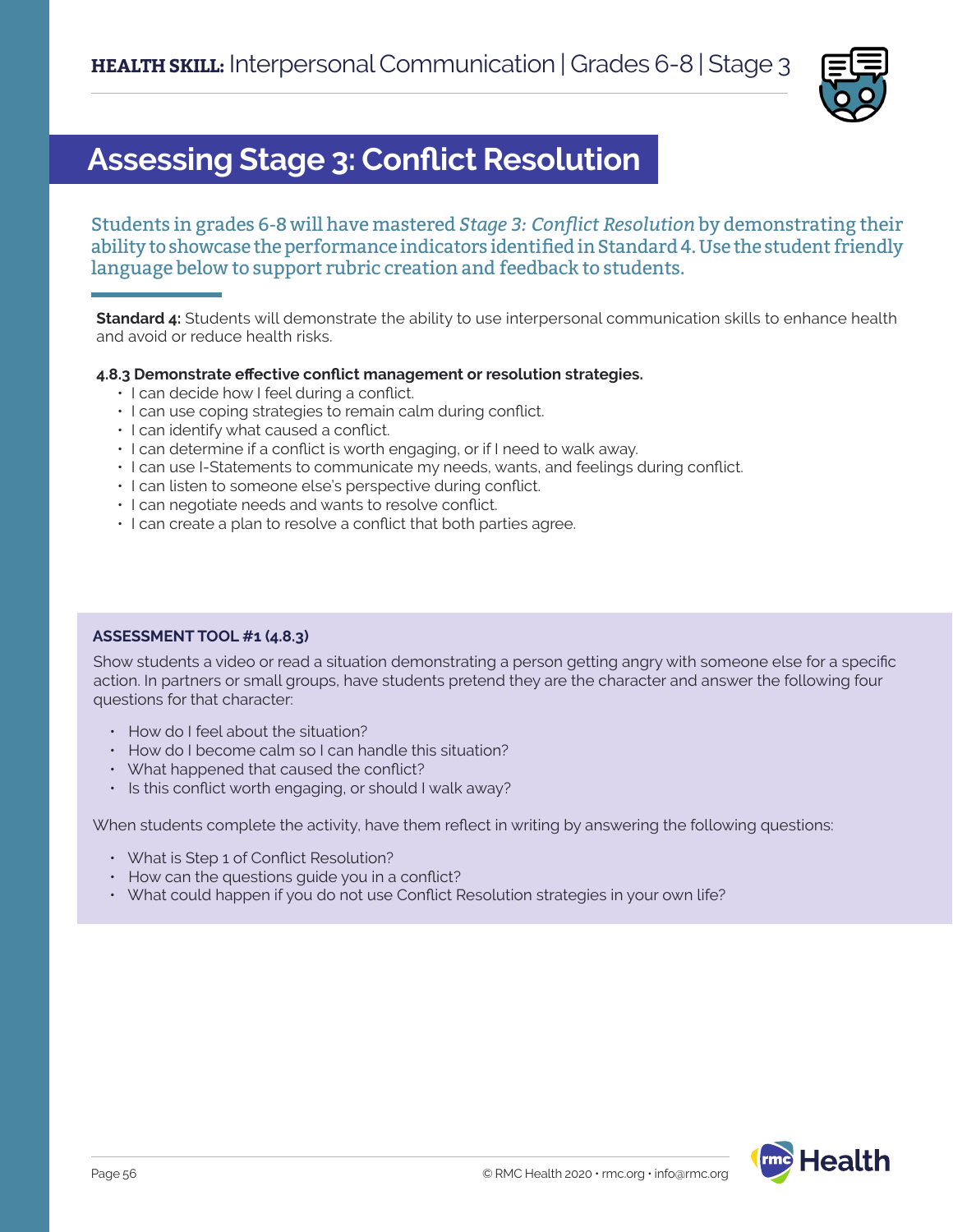

#### **ASSESSMENT TOOL #2 (4.8.3)**

Tell students that they are going to create their own skits with a partner demonstrating two different possible conflicts. Tell students that they need to demonstrate in their skits Step 1 and Step 2 of Conflict Resolution.

Give students a checklist of required actions a person should take in Steps 1 & 2. Have students perform their skits to their peers either in small groups or to the class. Have the class examine the skits and reflect on the skits in their journals.

When students complete the activity, have them reflect in writing by answering the following questions:

- How does Step 1 of Conflict Resolution get you ready for Step 2.
- What coping strategies did you see used in the skits?
- Why is an assertive voice important when setting boundaries?

#### **ASSESSMENT TOOL #3 (4.8.3)**

Give students a worksheet with a flow chart outlining the steps for conflict resolution with appropriate questions:

- Acknowledge the Conflict:
	- How do I feel about the situation?
	- How do I become calm so I can handle this situation?
	- What happened that caused the conflict?
	- Is this conflict worth engaging, or should I walk away?
- Explain Perspectives:
	- $\cdot$  I feel  $\_\_\_\_$  when you  $\_\_\_\_\_\_\_\$  because  $\_\$
- Make a Compromise:
	- What does each party need/want?
	- What needs/wants can be met?
	- What needs/wants cannot be met?
	- Can we move forward?
	- Do we both agree that the compromise is fair for each person? Explain.

Have students create their own scenario of a conflict that they have experienced or a fictional conflict. Students should use the flowchart to demonstrate how they could handle the conflict using new strategies. Ask the following reflection questions:

- What aspect of conflict resolution do you think is most important?
- What do you think you will need to practice the most?
- How can you use this conflict resolution protocol in school?
- How can you use this conflict resolution protocol outside of school?

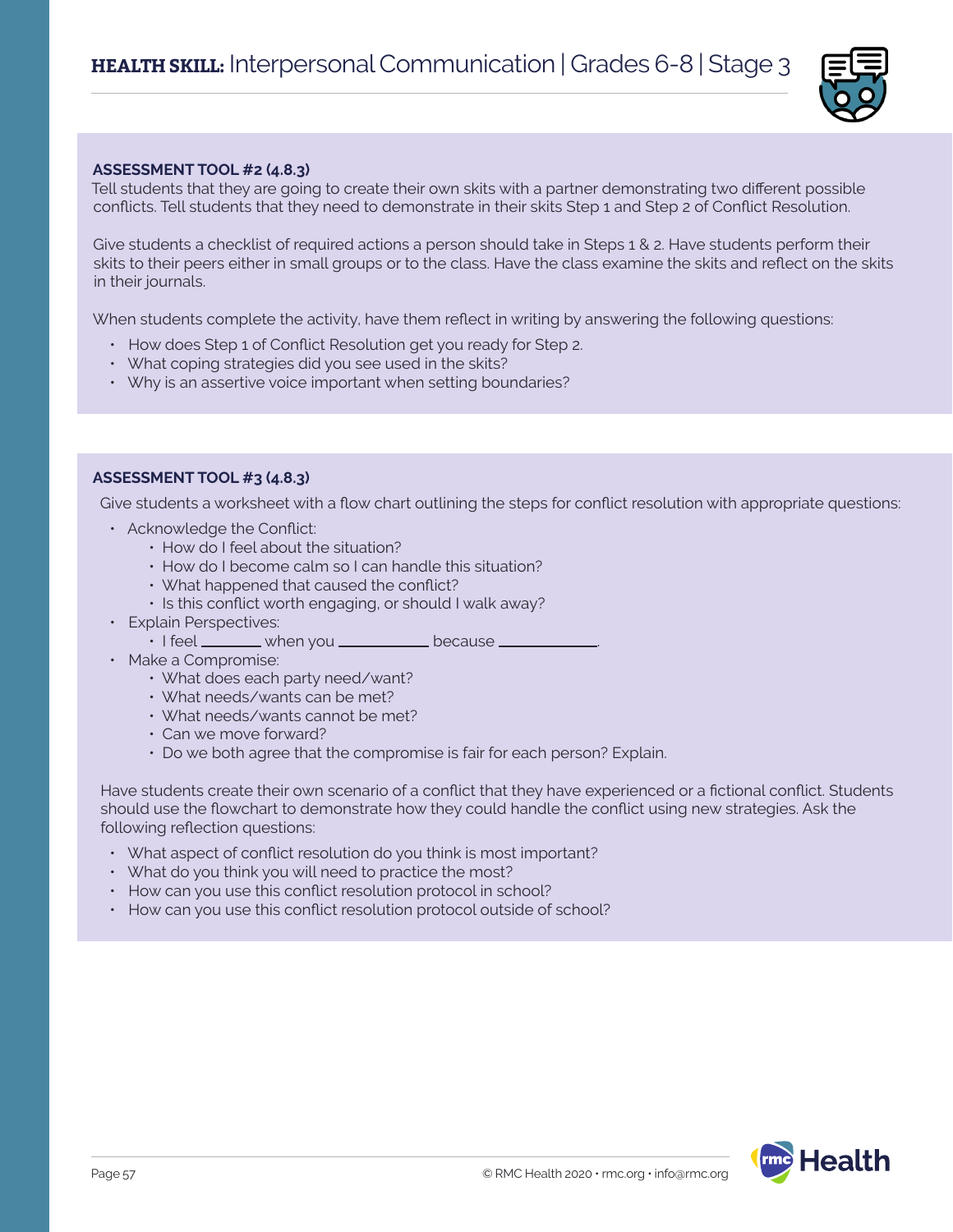

# **Content Area Connections**

Build content understanding through connections with other courses. Share suggestions with teachers to develop plans for content overlap and student language connections.

The use of effective conflict resolution skills helps to create a safe and welcoming classroom. When planning for partner or group work, use *Stage 3: Conflict Resolution* to reinforce healthy ways of communicating during conflict. Explicitly teaching students conflict resolution skills will ensure that students are set up for success and using common language.

Utilize content structures and topics in classrooms to reinforce student understanding and to support ongoing student development. *Stage 3: Conflict Resolution* can be used across content areas when students encounter conflict amongst their peers or with teachers. Remind students to use the their conflict resolution strategies to stay calm and come to a solution that honors both parties. For example, in Social Studies, students may disagree on how a project should be completed. Teachers can prompt students to use the steps in *Stage 3: Conflict Resolution* to address the issue and move forward in the work.

Reinforce the understanding that effective conflict resolution can help in all areas of life by exploring the following questions with students across contents. Add specific content information in place of the italicized words as necessary. These questions are meant to be used when students are experiencing conflict and struggling to move forward. These questions are a guide for independent reflection when students are challenged to understand how best to communicate their needs, wants, and feelings during conflict and reach a fair compromise.

- How are you feeling in *this moment*?
- Are you calm enough to address *this conflict*?
- Is *this conflict* worth engaging or should you walk away?
- What I-Statement could you use to express how you are feeling about *this*?
- What was the other person's/people's perspective for *this conflict*? Does this perspective make sense?
- What do you need to resolve *this conflict*?
- What does the other person/people need to resolve *this conflict*?
- What can each of you agree on to resolve *this conflict*? What can't you each agree on to resolve *this conflict*?
- What are agreed upon next steps to resolve *this conflict*?

# **VOCABULARY REINFORCEMENT:**

Utilize the vocabulary words below to reinforce student understanding and to showcase the ability to use words across content areas. For example, an entire grade-level team can decide to teach these words within the specific contexts of their classes to deepen understanding of vocabulary and language use.

*conflict, resolution, perspective, coping strategies, listen, needs, wants, feelings, compromise, fair, negotiate*